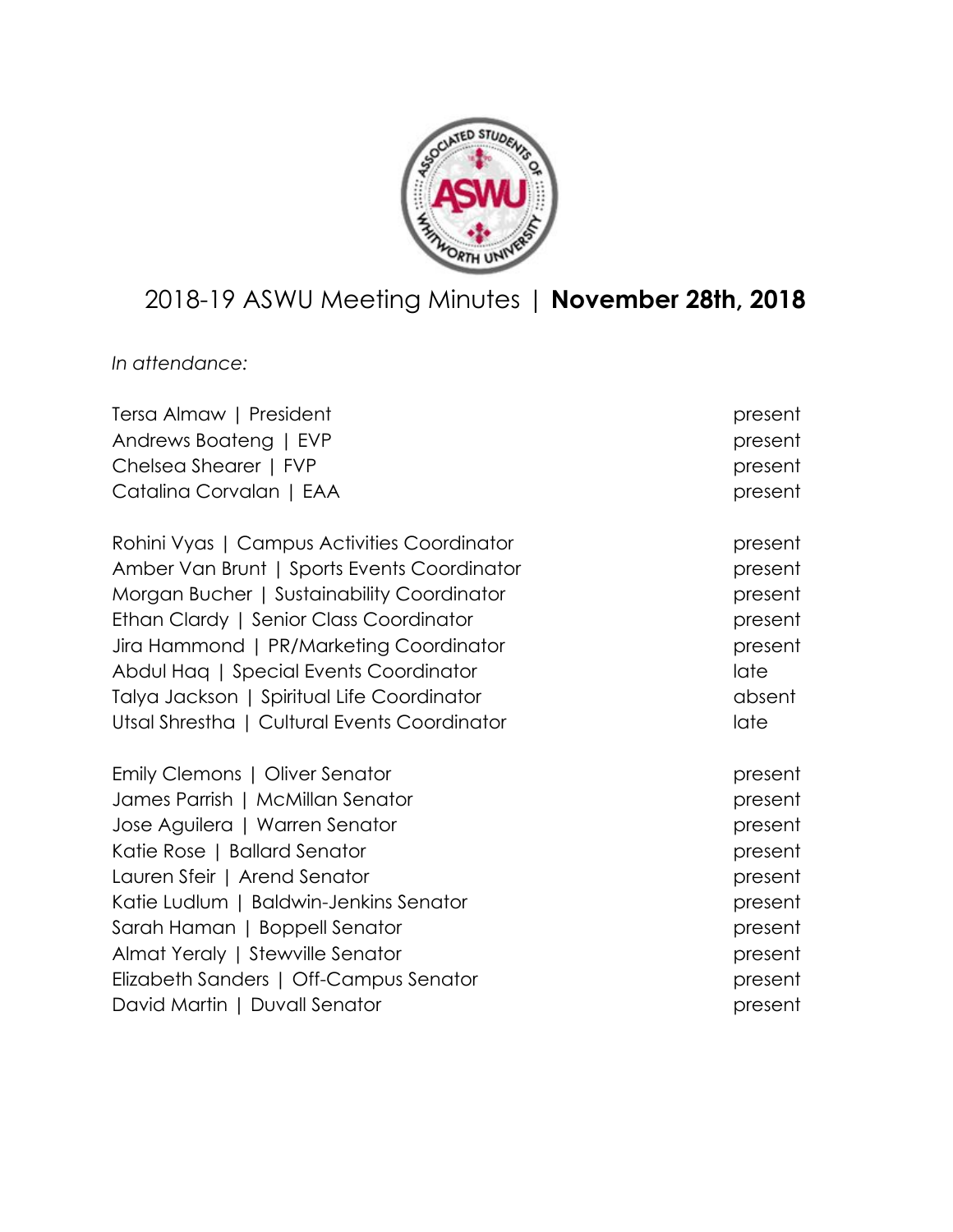| Pema Tshogyal   Off-Campus Representative                    | present |
|--------------------------------------------------------------|---------|
| Erik Blank   Off-Campus Representative                       | present |
| Grace Schmidt   Off-Campus Representative                    | present |
| Christopher Clay   Arend & Boppell Representative            | present |
| Mitchell Anderson   Baldwin-Jenkins & Stewart Representative | present |
| Gracey Gonzalez   Duvall & Oliver Representative             | present |
| Ehizogie Agbontaen   Warren Representative                   | absent  |
| Karen Sobtafo   Global Engagement Representative             | present |

Meeting brought to order at 5:01 PM in ASWU Chambers. Mission Statement read by Lizzie. Minutes from 11/14/2018 approved unanimously.

# **FVP Updates Capital and Unallocated**

 $\overline{\phantom{a}}$  , where  $\overline{\phantom{a}}$  , where  $\overline{\phantom{a}}$  , where  $\overline{\phantom{a}}$  ,  $\overline{\phantom{a}}$  ,  $\overline{\phantom{a}}$  ,  $\overline{\phantom{a}}$  ,  $\overline{\phantom{a}}$  ,  $\overline{\phantom{a}}$  ,  $\overline{\phantom{a}}$  ,  $\overline{\phantom{a}}$  ,  $\overline{\phantom{a}}$  ,  $\overline{\phantom{a}}$  ,  $\overline{\phantom{a}}$  ,  $\overline{\phantom$ 

**Chelsea**: Unallocated: \$18,708.64 Capital: \$18,464.00

# **Club Updates**

# **Chemistry and Other Sciences Dorothy Wang |dwang19@my.whitworth.edu**

**Dorothy:** Hello, we are CHAOS on campus. We do a lot of trivia nights and study nights, where we study together, and get to know each other. So far, we have a 4-yr planning event, where underclass students meet upper class students, and get advice on what to take, network similar tracks, and get advice on grad school or whatever it may. We have two study halls, once a month, we have one tomorrow, where people get together, study, talk and network. Earlier this year, we had a trivia night scavenger hunt, and even earlier at the beginning of the year, we had a social at Duvall, where we made ice cream and cookies from scratch and talked about the chemical processes during it. We want to be chartered through the American Chemical Society, which is the big overarching chemical society within the US. Currently in the middle of chartering process, and we submitted a grant application for that. Also volunteering with elementary schools, we have chemistry days, and teach science to kids. **Katie R:** best way to contact?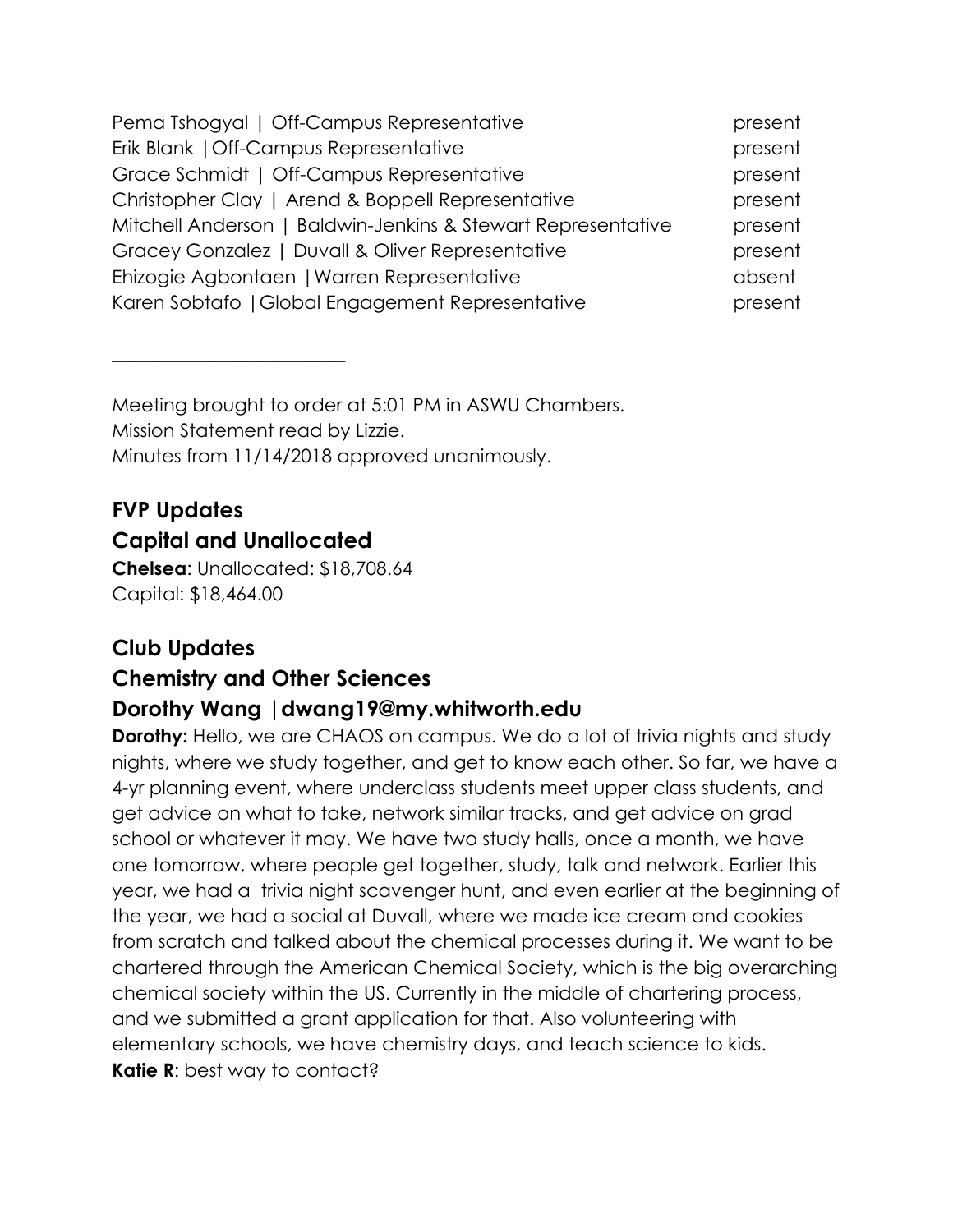**Dorothy:** We have an IG, not super...just started. We have an officer board, I'm one of them, contact any. **Chelsea**: IG name? **Dorothy**: Whitworthchaos. **Andrews**: you guys have a club email? **Dorothy:** no, we don't have one.

# **Pre-Med Club**

# **Dorothy Wang | dwang19@my.whitworth.edu**

**Chelsea**: So Dorothy is presenting for both Chaos + Pre-Med Club, so we're moving on.

**Dorothy**: Pre-Med is different, more focused on medicine, routes like MD, PT, PA, DO. We did joint 4-yr registration with CHAOS, since lots of undergrad overlap. So it was a joint event between two clubs. This is also our second year with mentor-mentee program, where we match people with similar majors. Over 100 mentees, 50 mentors, just paired 2-3 mentees per mentor by merging with pre-health professions. It's a mix of harder sciences to applied, so a holistic group. We've had several speakers, like a clinical psychologist, a graduate from UW medicine, speakers from Dornsife. We also had our annual BBQ at beginning of year, 110 people in attendance. We'll have a Navy Pre-Med Scholarship program student next week. Also, a family practitioner. We also had a mentor-mentee event, and have several scheduled for spring semester.

# **Spokane Guilds' School Pirate Advisory Board Manisha Sinha |msinha20@my.whitworth.edu**

**Manisha**: Hello, I'm Manisha from the SGSPAB. For those that don't know, there is a school that helps from birth to 3-yr old with developmental disabilities and delays. It's about 50 min away, and our club raises awareness, advocates, and fundraises. Our first event was in October, with our Krispy Kreme fundraiser. We raised money to buy toys for the school, which they hold every year. We'll be going for their Christmas tour. Family from the school comes to share their experiences, not this year, but hopefully for next semester.

# **Young Americans for Freedom**

# **Madison Habersetzer |mhabersetzer19@my.whitworth.edu**

**Madison**: Hello, I'm the chair of YAF. We have weekly meetings, Mondays 7pm in Wey 310. Our club has been really successful, consistently high, we've tripled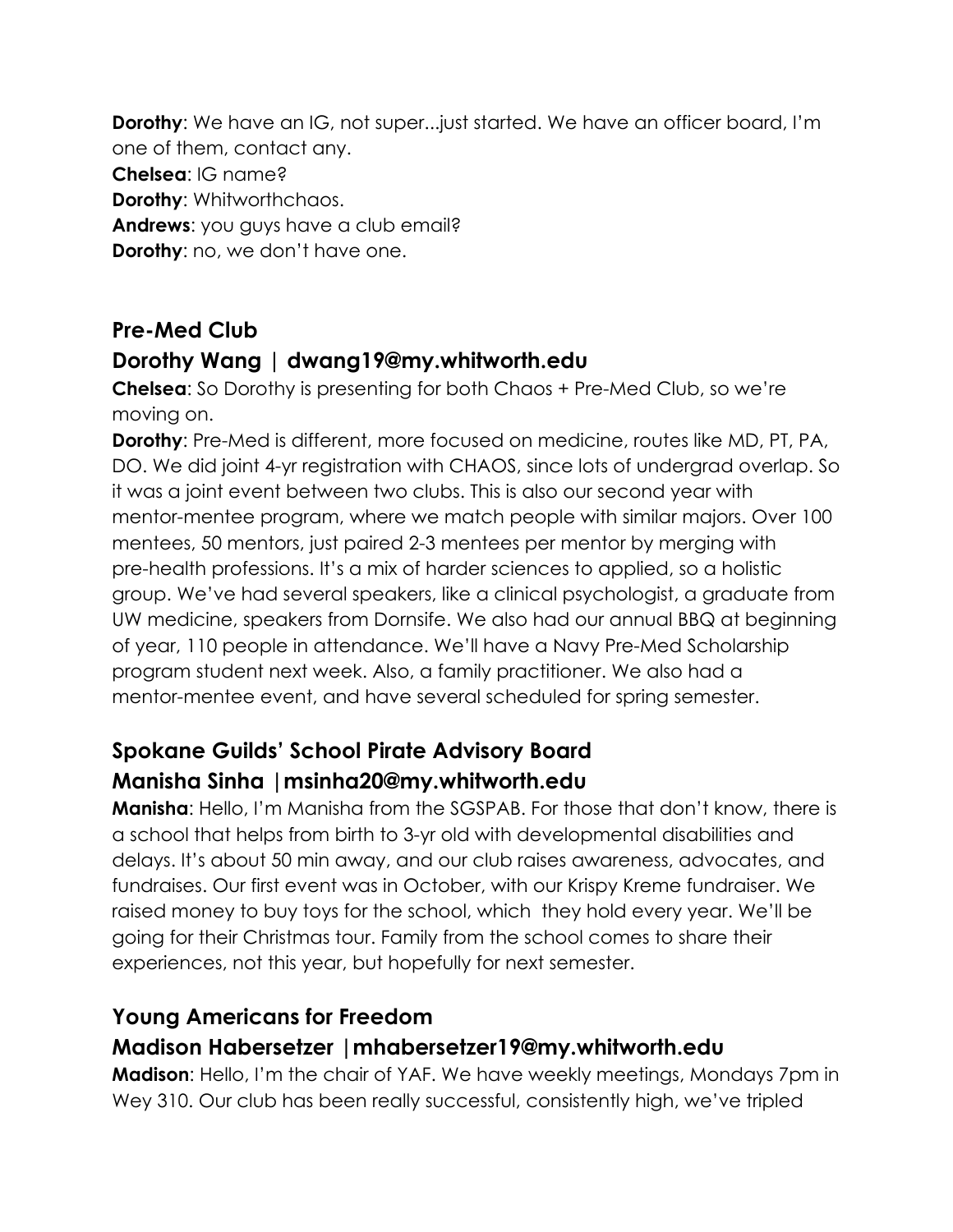attendance from last year. Lots of events, keep our club members engaged, exciting. We first had our 911 memorial event, the flag display. One flag per victim. Senator Baumgartner was the keynote speaker for the event. We had a club BBQ for members, where we get to know fellow campus conservatives. Gone to a couple of conferences, 6 of us went for YAF conference in DC, a couple went to Santa Barbara for another conference. We like to keep members updated, we were invited to Washington Annual Policy Center dinner, and for the candidate forum, we encouraged members to keep in the loop and go. We table every couple of weeks, to get out to recruit members, let them know. Make presence known by posters, had our memorial posters to thank veterans. Also sent out donor letters.

Coming up, we have a speaker Tuesday, tentative for the moment, we hope for a yes. We will also have a charity event, but not this semester. Would like to care for needy in Spokane. I am best contact.

# **Ultimate Frisbee Club**

# **Scott Maxa |smaxa20@my.whitworth.edu**

**Scott**: I'm Scott maxa. This semester, we used to practice 2 times a week, before the darkness came. Otherwise, we had a kickback tournament, at the beginning of year, for on and off campus, we had about 40 people show up. Gone to 2 tournaments off campus, 1 was in Gonzaga. Next semester will ramp up, going to 4-6 tournaments. One of them will be in Stanford, really fun. We're looking at hosting tournament for official clubs.

**Teri:** How do they get to club?

**Scott:** Follow our FB page with our times, and our Twitter: whitworth ulti.

# **Pokemon Trainers**

# **Timothy Bruggeman |tbruggeman20@my.whitworth.edu**

**Timothy**: Pokemon club, we have events, at least monthly, in-game centered events, but our group focuses on everything Pokemon. People are mostly interested in Pokemon Go, but we want to start interest in cards. Other than our monthly event, we did a viewing of the first Pokemon movie on the anniversary of the release, and we want to do it every year. We've doubled in members. We have a FB messenger. I have contact cards with the info on them. **Katie R**: Where do you meet?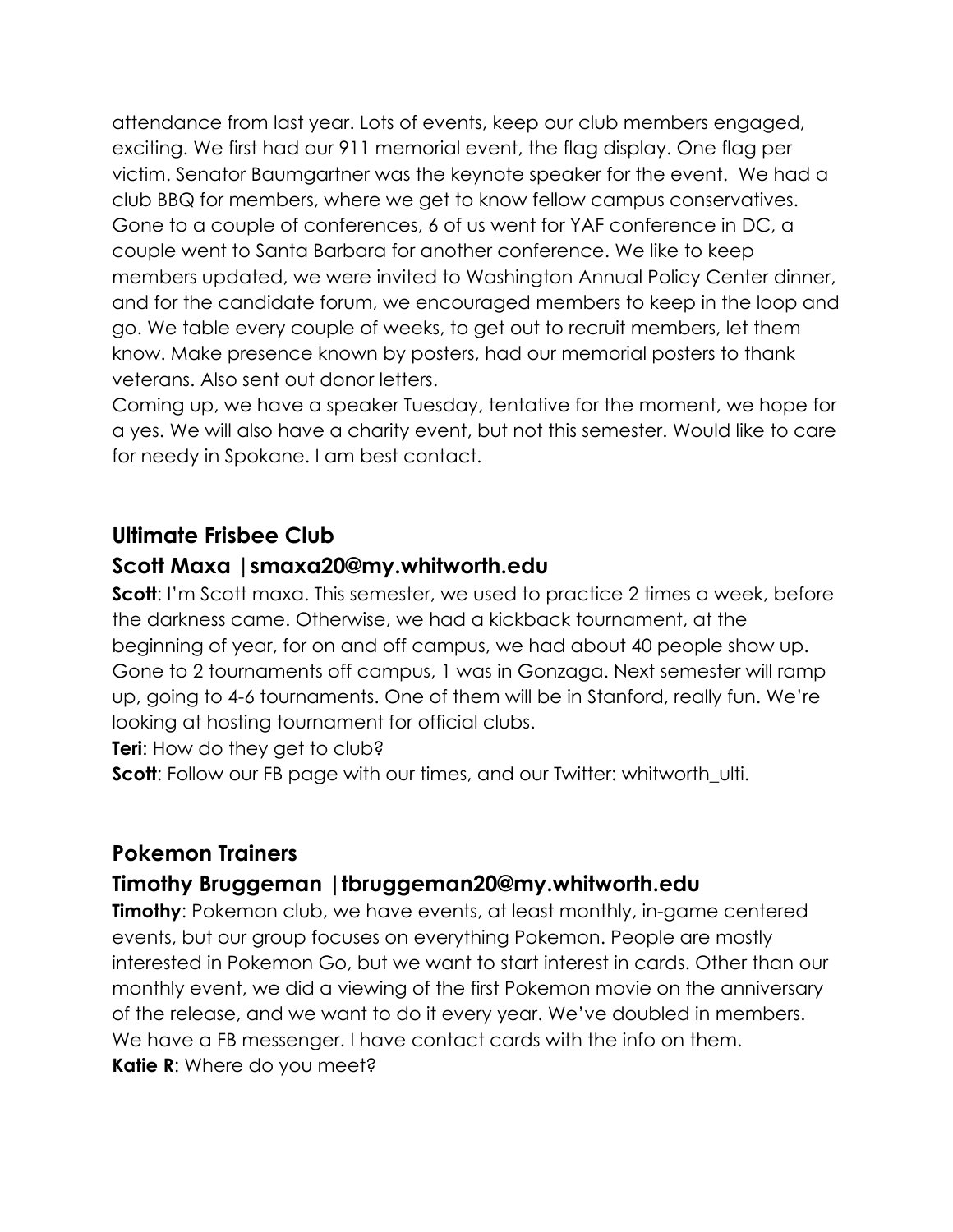**Timothy**: Monthly in loop. Any events at a specific room, like a library, I mention in facebook messenger.

#### **YAF Speaker Proposal: James Mattera**

**Chelsea:** I've gotten lots of questions about posters put up, approved by ASWU, and were not supposed to, but internally, it took us so long, we didn't get to meet last week, and there is only one week until event, so to be clear we're not trying to decrease their attendance because our internal process is taking a lot of time. If you have any more questions, talk to me after.

**Madison**: So we are currently scheduled, ready to go, this Tuesday, Dec 4th, in Wey 111.

Jason Mattera is the acclaimed New York Times bestselling author of three books and an Emmy-nominated journalist for the hit program Crime Watch Daily, a daily syndicated TV show, produced by Warner Bros., which covers murder mysteries, shocking crimes, undercover investigations, and confronts crooks and criminals of all varieties. He has written a number of books,

addressing issues such as free market capitalism and political ideology. Jason has also served as the youngest editor of a national periodical, Human Events, and as a broadcaster with the legendary news talk radio 77 WABC in New York City. For more information about Jason, please visit

https://www.yaf.org/speakers/jason-mattera/.

Bringing Jason to speak on campus will further the mission of ASWU by facilitating open dialogue about current events and political and social issues. This event will promote intellectual diversity on campus and invite students from all backgrounds to ask questions and engage in productive dialogue.

Our event speaker will have 40 min, and then a Q&A where all are invited to participate.

**Erik:** do you guys know what he will be speaking about specifically? **Madison**: the unintended consequences of political correctness.

**Katie L:** I'm just curious since he has a reputation for being very aggressive, from what I've read. We've had previous issues with uproar on campus. We need conflicting views, but if something is said, how will you regulate it, if it gets too much?

**Madison**: It will be open discussion, not censored. YAF recommended, that we have a student hold the mic, so it doesn't end up a shouting match. Not shutting people down, but if student wants to lecture for 15 minutes, no, it has to be reasonable. Time limit.

**Madison**: Is there a way to appeal if it doesn't go right? **Chelsea**: Don't know from the top of head...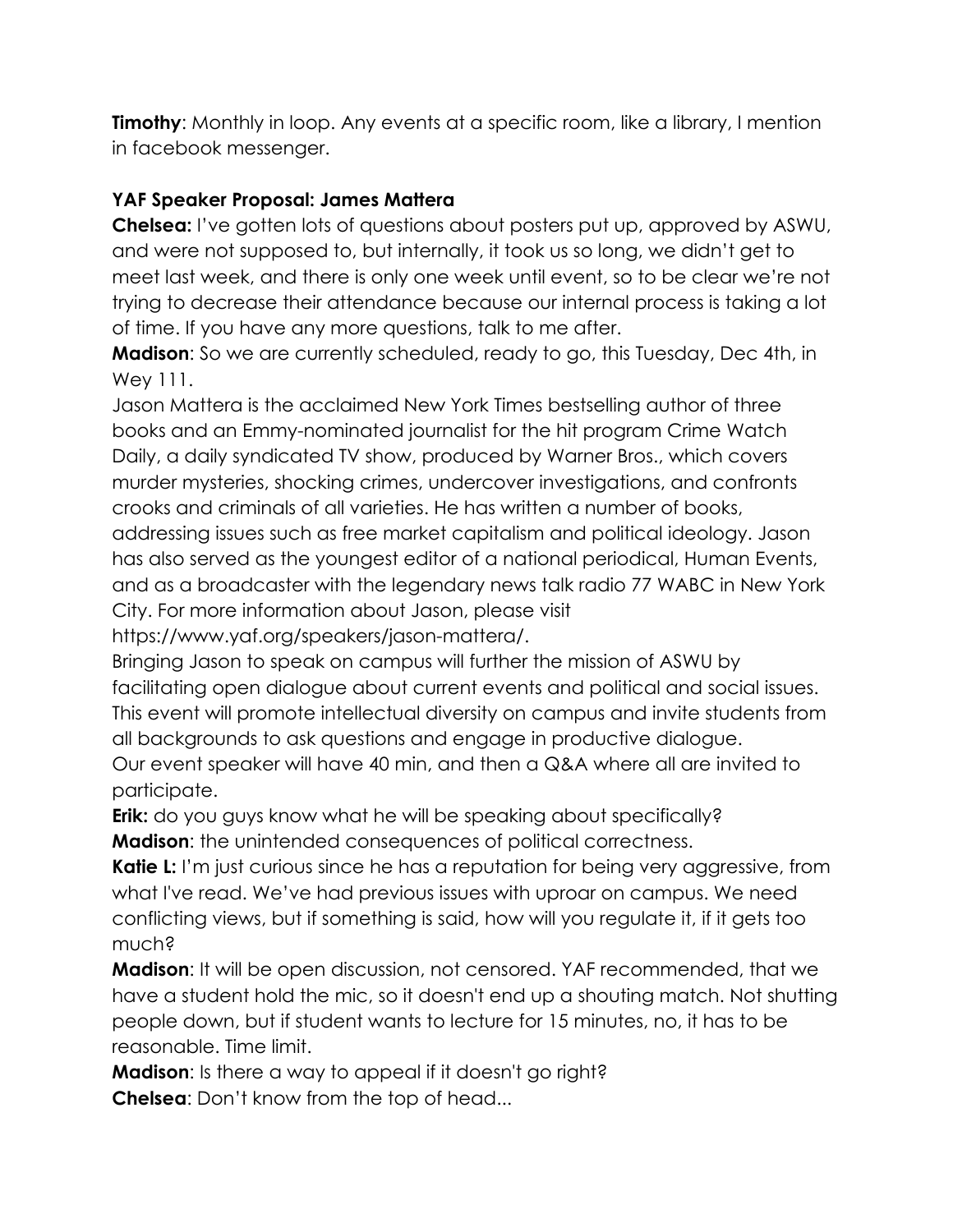**Jason:** Yes, it's through me.

**Chelsea**: Okay, time to vote. You can leave now, and I'll notify you after. **Sarah:** Part of reason for ASWU voting on speakers was to discourage aggressive speakers, happened in past. I did my research on incidents, didn't find incidents. He is aggressive as a journalist, but in other universities, he facilitates really good dialogues, to get opposite or good dialogue. Very beneficial.

**Alex**: As a student, last year attending the abortion discussion, it was a bad experience. It was pretty detrimental, so I wonder if this Mattera character will be bad. There should be some sort of plan, backup in case things go south. Didn't think it'd go bad last time. This is on ASWU reputation, so we need a plan. **Jason**: I agree. Instituted that the advisor has to be present, and I will be there as well.

**Chelsea**: Jason will throw hands.

**Chris**: Revolving around political correctness, it's pretty sensitive, I know that it will make people uncomfortable. We need it more than to not.

**Katie L:** Move to approve speaker.

**Sarah**: second.

#### **Motion to approve YAF Speaker**

Approve: 14 Opposed: 0 Abstain: 4 **Motion passed.**

# **EVP Updates**

# **Food Advisory Committee**

This is a new one ASWU creating, feedback on food served. We have a full committee now. Excited for that. Our first meeting in January with Dan Kings, since now students are currently crammed, and we'll move from there.

# **Cold Cup Drive Service Project**

I know that reps are helping out with that event. If you have any questions about the project, talk to reps, in res halls.

# **Student Highlight**

International Club, especially to Abeyaye, Michell, Anu, can you please stand up? They helped out lots during the International Festival. Round of applause, please.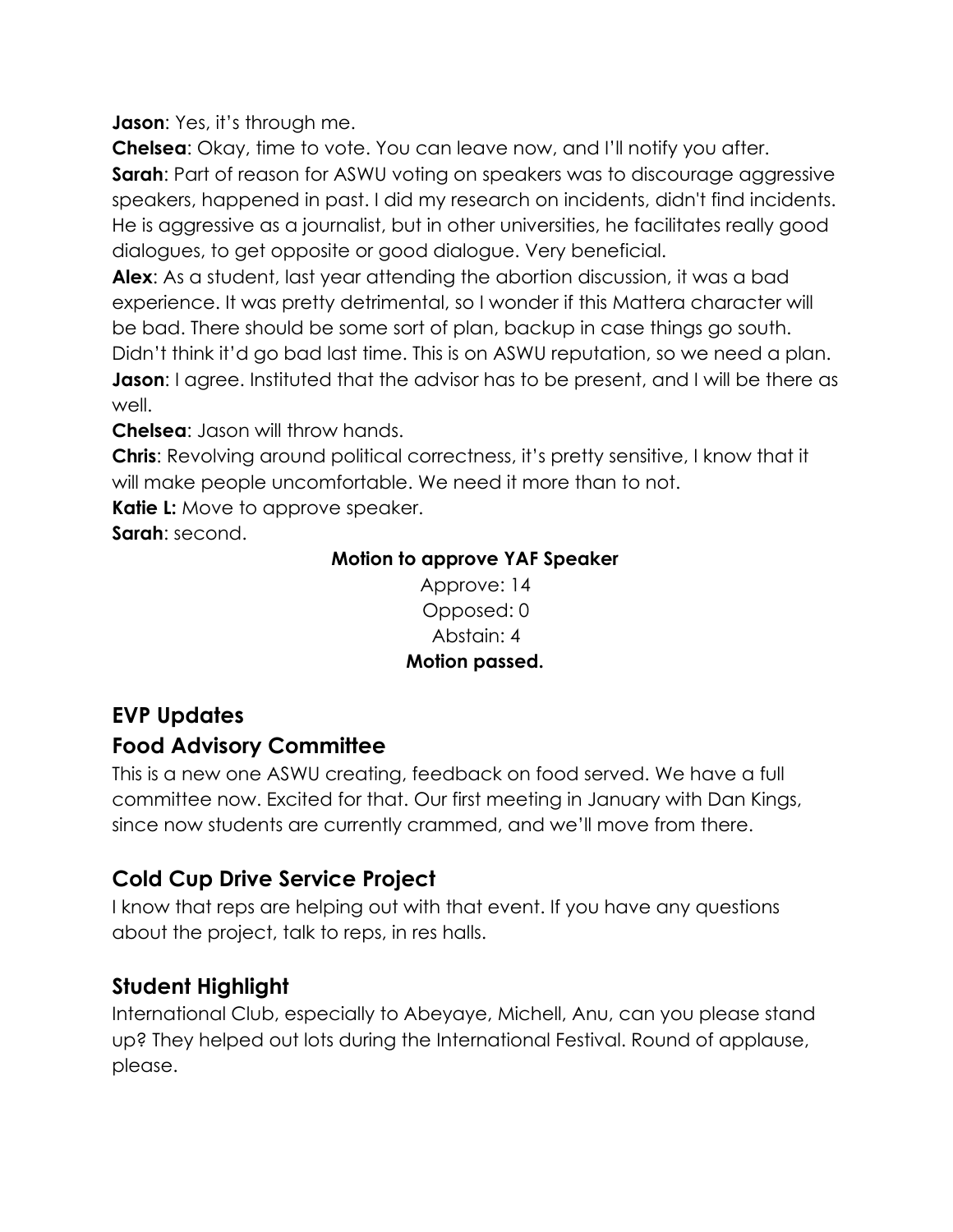# **President Updates**

# **Constitutional Reform Committee**

**Teri**: So before Thanksgiving, we met to go over the By-Laws, and see so that it works for us not against us.

First things first, we updated the date, clarified the titles of executive body to executive council, and some grammar, clarified our positions, President, etc. **Amber**: We also rearranged in Article 2, section 1 so that it read that senators are more attentive to their constituents and how they want to vote rather than say that senators vote their mind, which is a worry that always starts when people read that.

**Teri**: We also wanted to emphasize that proxies must be approved by EVP, or then it will count as an absence, and if too many of those is not good. Point J shows consequences that will be enforced.

**Andrews**: Then we just condensed that section 3, so that it saves space and is clearer.

**Teri**: We also condensed the coordinator positions and the expectations were added for them in section 2, of Article 3. That they're required to attend meetings, and must notify Cat if they are to miss an Assembly or other ASWU meeting. Questions?

**Lauren**: Jira's position is not added in list of coordinators.

**Cat**: Will be added, sorry about that.

**Ethan**: Some of the coordinators are not alphabetically ordered. Could you list them all like that?

**Teri**: Yes.

**Jose**: I move to approve the bylaws with the new changes.

**Katie R:** Second.

#### **Motion to approve By-Laws, with mentioned changes**

Approved: 17 Opposed: 0 Abstained: 0 **Motion approved**

# **Upcoming Events**

# **Boppell Coffeehouse**

**Sarah**: all right, so big night is approaching. Friday, from 8-10:30PM in MPR. The StewBop team is hosting, live music, free coffee. Also, snacks as long as they last.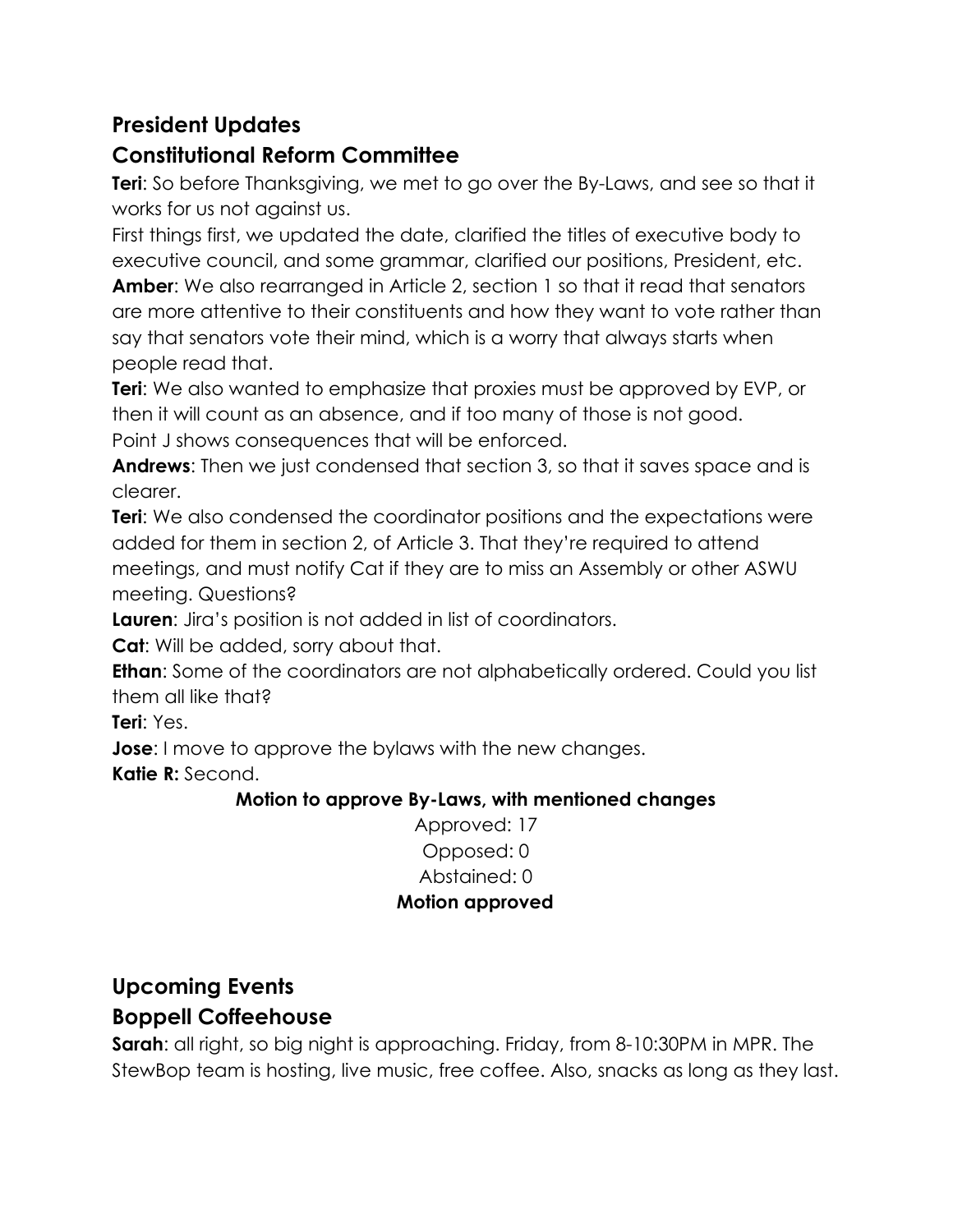If you show up early, you will most likely get some. Great list of performers, no longer allowed to sign up.

# **Deck the Halls**

**Lauren:** Hi guys, Deck the Halls is this Sat 8:00-10:30. There's a sign up sheet, I will send it to the group. Any of you who want to help, come to Arend during primetimes. Tomorrow and Friday will be lot of work on scenes, we need help with that. If you can't help, come through, see all our work Saturday. Fun time.

# **Senior Christmas Party**

**Ethan:** Hello. Party is for Class of 2019 only. Saturday, 7-10PM, Bozarth mansion. Tickets now on sale. \$6 single tickets in the HUB an iconic discount of \$4 for 5 or more tickets. \$7 at the door. Dress classy.

**Grace**: how will you make sure that only seniors go?

**Ethan**: the HUB should be checking IDs, and they can bring their partners from off campus to the dance. Need ton of help, if you're on ASWU, please help. **Jira**: will there be vans or transportation?

**Ethan**: I won't provide, but if you'd like to fund that, let me know.

# **Late Skate**

**Rohini:** Late Skate at Eagle's Arena, 9:30-11:30PM. Theme is Ugly Christmas Sweater. Tickets are \$2 at HUB or door. And \$2 rentals. \$4 total. **Lizzie**: Everyone? All students invited? **Rohini**: Little to big, all are welcome. On and off campus. **Gracey:** How will you regulate it if it gets too crowded? **Jason**: We'll talk about it, get back to you. **Amber**: Do you need help with ticket checking? **Rohini**: Yes, at beginning, but after, there'll be people who hand out everything.

# **Constituency Reports & Campus Vibes**

# **Arend**

**Lauren**: Got our new TV, has HULU and Netflix, we can watch that, but not as group, so I'm not advertising. Only watching movies from the library with the yellow sticker. Got sweatshirts, everybody's repping. Super hyped. Come to Deck the Halls.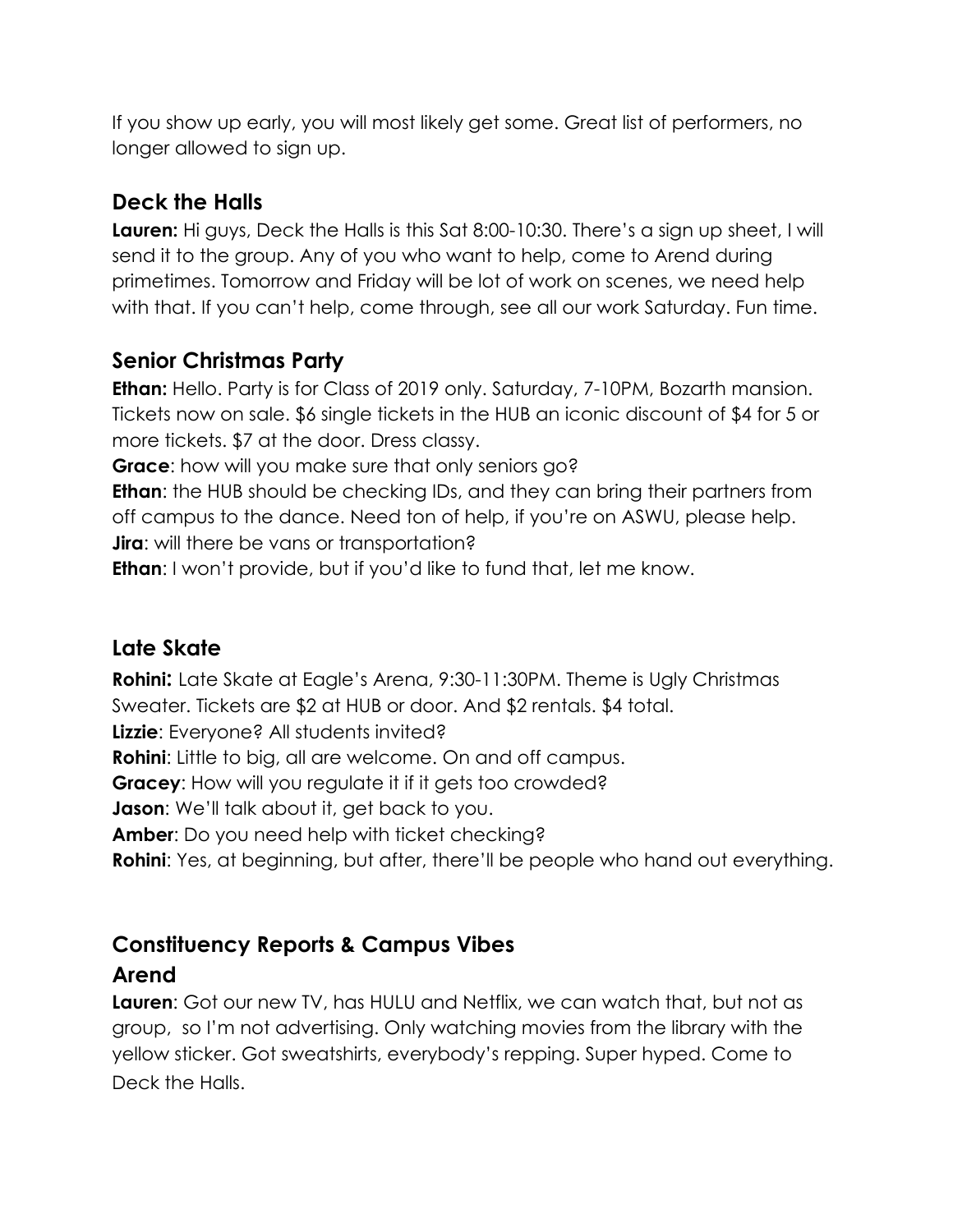#### **Oliver**

**Emily:** It's pretty chill. Some sweatshirts for first order.

# **Ballard**

**Katie R:** In my last newsletter, I put a secret message, if you follow the instructions, they would get candy. Only 3 replied, pretty sad. But lots of word of mouth, people read newsletters.

# **Mac**

**James:** I heard that during the break, Mac had milk and cookies, even though there was no Senator. It was hosted by this man, who looks like a baby because he just got shaved, he was the Senator 2 years ago. And they had milk and cookies.

# **Boppell**

**Sarah:** Coffeehouse party Saturday be there. Recently a concern, we have a fireplace, however, the glass gets really hot, my slipper was touching it, and it melted. Probably dangerous. Contacting facilities right now, to prevent burns.

# **Duvall**

**David:** Duvall is having Annual Dance, none of you are invited. Friday night. Thank you.

# **Warren**

**Jose**: Waiting on Zayne, to get back on sweatshirts. So everything is all good, calling tomorrow morning. He was emailing me before break, saying it should be done by then but that was the week of break, so yeah, didn't work.

# **Almat**

Last night, residents painted the new window. I went around asking if they had concerns, said they were all good, so were good.

**Jira:** I need to know the dates of your events, club members, coordinators, senators to put on calendar. Also salty my name is not on there in the by-laws.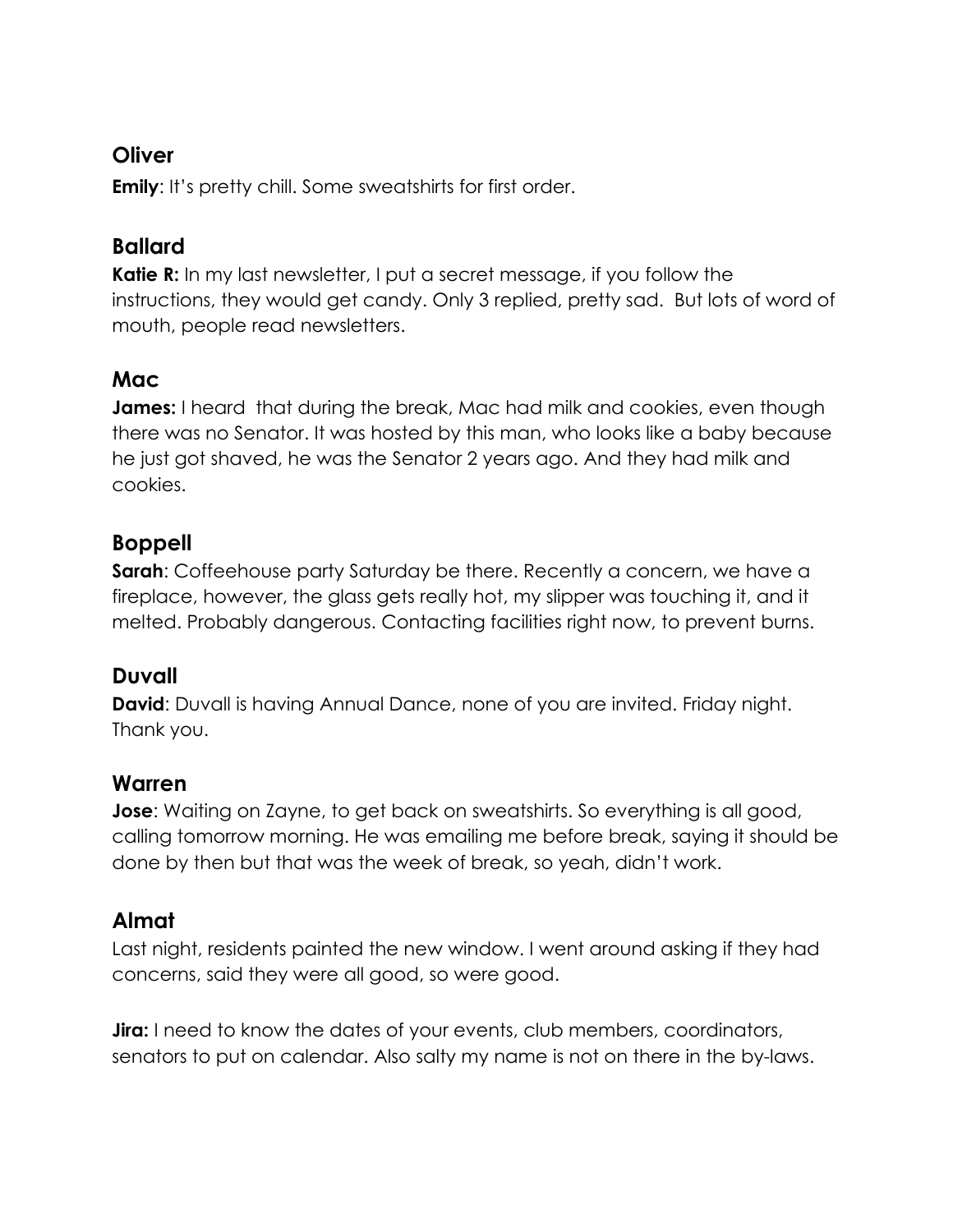# **BJ**

**Katie L:** Christmas party coming, we'll have a special guest, Santa Claus is gonna be there, and he's not the special guest. Will have cookies and chocolate. Yeah. Also, residents said my memes were on point this week for my newsletter.

#### **Global Rep**

**Karen:** Kwanzaa dinner and talk tomorrow at 6:30PM in MPR, food before that. Great speaker there.

# **Off-Campus**

**Lizzie:** What's uppppp. Off campus life is great, 330 people came to Off Campus Dance, was a lot. Really successful. Working on compost bins. Things for December, will have free hot chocolate for end, near finals.

**Utsal:** Cultural awareness week was good. International festival, 460 people attended.

**Sarah:** WCC, couple of things coming up that your constituents might want to participate. Workshop on Visual Elements will be tomorrow morning 10-11 in MPR. Workshop to help potential interest in Diversity Monologues, which will be March 12th, if you want to participate, and submit a monologue, it'll be 4:30-6. Whitworth Compound is having it's first Write-In. Fun event, it'll be a place to work all that paper writing. Destress, get some help, get snacks, if this is the place for you, it'll be in the fireplace room in the library.

**Jose:** A vibe I got was from the International Festival, ots of attendance, so let's do some justice if we can put it to Cowles Auditorium.

**Alex:** Hey, it's Alex, I work for the chapel. This Saturday, Poor People's Campaign an uncharted, informal club, and En Christo are partnering to expand the En Christo experience downtown, with purpose of listening homeless communities, ones we normally don't interact with. During the Chapel tomorrow, someone who's experienced homelessness will speak, hope that you or your residents come. Also, consider coming to Sodexo on Sat to participate on campus wide events**.**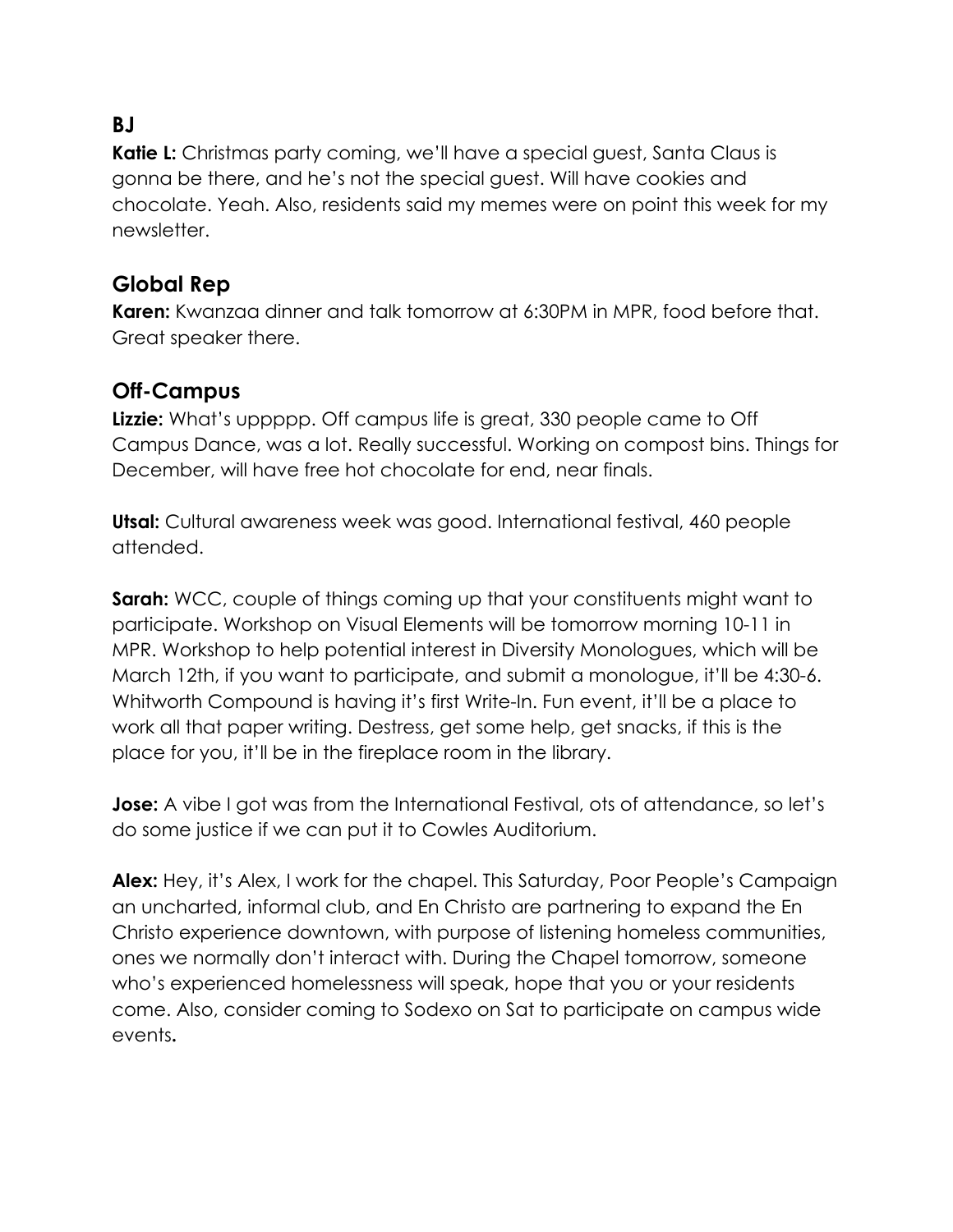**Amber:** One of my classes is putting this Whitworth life event, similar to Diversity Monologues, some people we chose from class, and 7 staff members, choose stories having, or not, to do with Whitworth. Dec 4th, 7:30pm in MPR, Beck Taylor is presenting. It'll be 1 hr. Cool opportunity you haven't heard before.

**Michell:** I'm Michell from the Health Education Action Team, and the HEAT is having event during week before finals, collaboration with library. Providing snacks and tips to help destress, and coping with stress, Tuesday Dec. 4-6th, and also have an scavenger hunt, prices for that. This event will help you sustain thru finals, get something out of it. It's a lot of passive programming, snacks and jars with studying tips. And on Thursday, we will have yoga in the library, from 4:30-5:30PM, and later at 7:30-8:00PM in fireplace room.

**Morgan**; For sustainability there has been some talk about trying to compensate carbon offsetting for air travel, so I want to do a survey on that, if you have ideas on that, talk to me. Also, if you have gone and purchased something for ASWU, and haven't talked to me, let me know so I can write it down.

**Katie**: So Jubilation Dance has a winter showcase, 7pm, super cute and informal. Pretty sure all dances wiill do christ songs, only 99 people, doors get there at 6:30.

**Utsal:** I am with working with the outdoor rec, to make programs more accessible, and more serving to underrepresented group and those with different abilities. Take and send the survey to your constituents. Helps us analyze why students are not attending. Let them participate more. Kwanzaa Forum tomorrow in MPR at 6:30PM, be there.

**Michaela:** Hi, two things quick: senior photos are due this Saturday, all of you have turned them in, right? Some of us are organizing Winterfest, an arts and crafts festival, 9am-2pm in

MPR, which will give you a chance to do some Christmas shopping. Staff, fac, alumni are selling their niche. Jason will be selling, too.